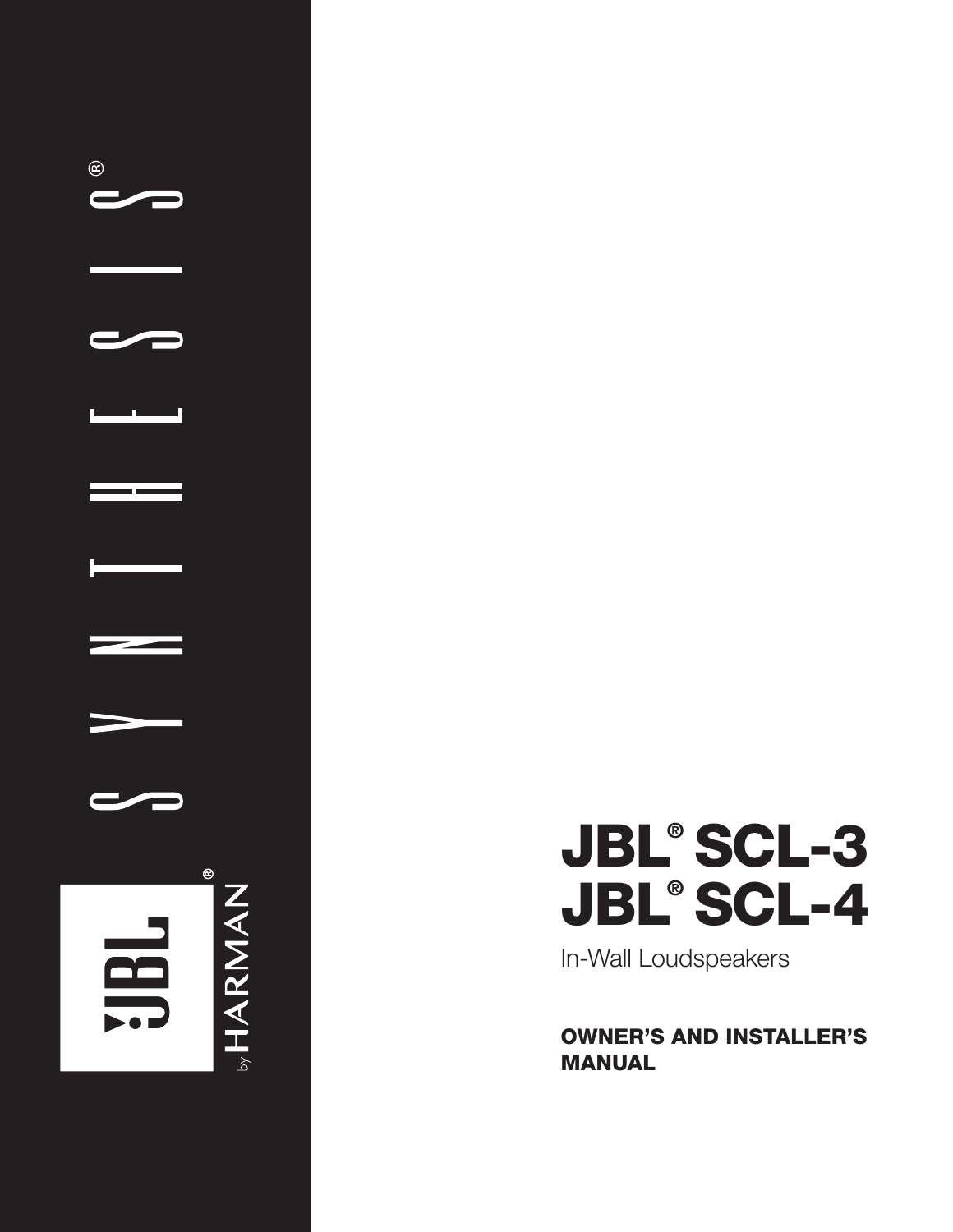## **CONTENTS**

## INTRODUCTION

THANK YOU for purchasing the JBL® SCL-3 and/or SCL-4 In-Wall loudspeakers. For more than 65 years, JBL engineers have been providing audio equipment for homes, concert halls, recording studios and movie theaters around the world, and JBL products have become the hands-down choice of leading recording artists and sound engineers. The SCL-3 and SCL-4 are the latest members of the JBL Synthesis Home Theater system. To get the best performance from your new loudspeakers, please read these instructions thoroughly.

## PACKAGE CONTENTS

#### EACH JBL SCL-3 and SCL-4 PACKAGE CONTAINS:

- 1 Loudspeaker
- 1 JBL Logo set
- 2 Center baffle screw (SCL-3 one screw is extra/spare due to special length)
- 13 Baffle screws (SCL-4)
- 8 Baffle screws (SCL-3)
- 1 Set of 4 Security Plates (SCL-4 only). For SCL-3, security plates included with pre-construction wall bracket
- $\bullet$  1 Grille
- 1 User Manual
- 1 Back Box with mounting brackets attached

If you suspect that there has been shipping damage, report it immediately to your dealer. We recommend that you keep the box and packing materials for future use.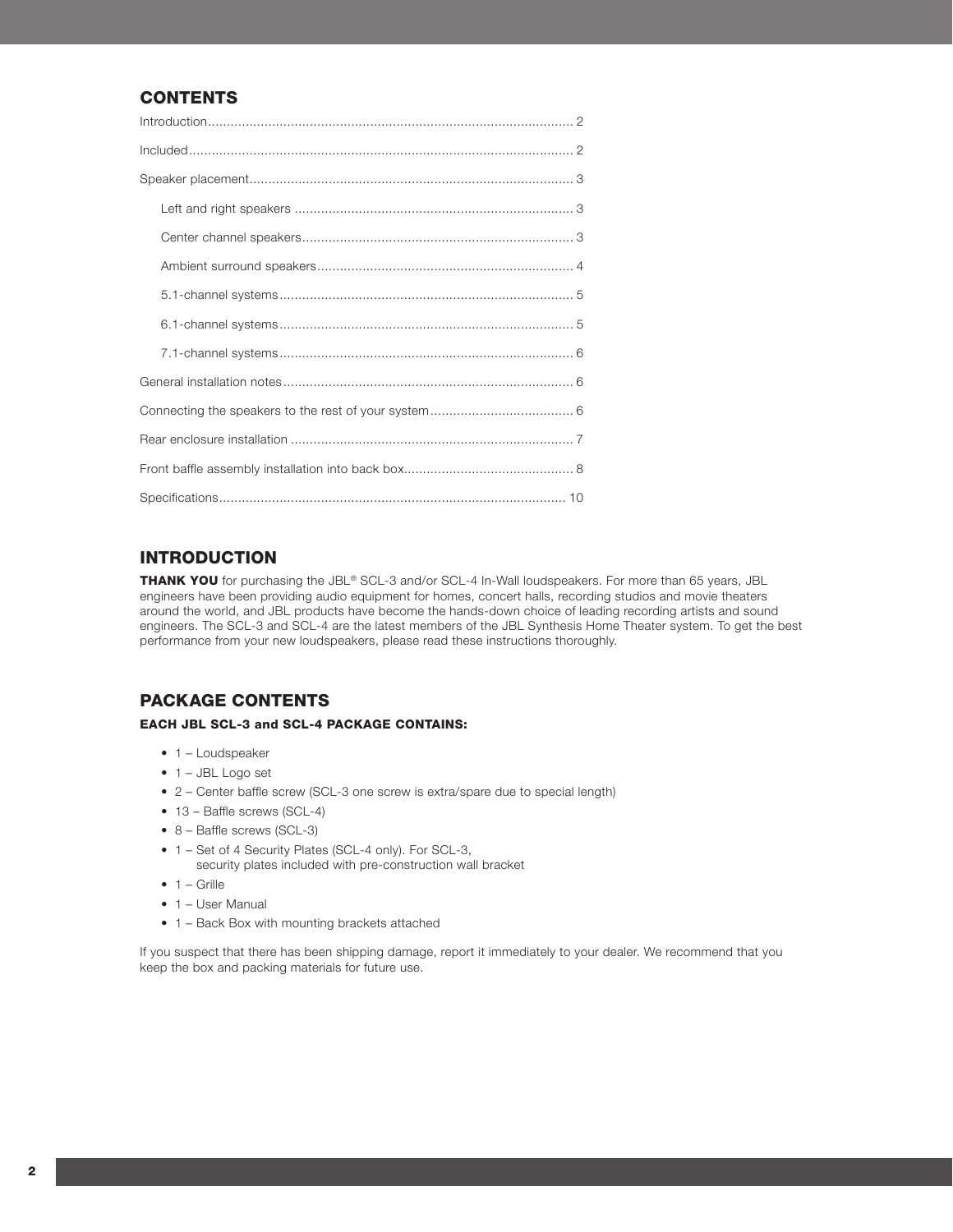## SPEAKER PLACEMENT

Positioning your loudspeakers properly is critical in order to achieve the sonic performance of a home theater. Please read the following section for guidance in correct and optimal placement.

#### **LEFT AND RIGHT SPEAKERS**

If you have purchased a Synthesis home theater system, then the SCL-3 or SCL-4 models could serve as your front left and right main speakers. Since they have been designed for uniform coverage and maximum dispersion of sound, they should be placed with the center of the speakers at about the same height on screen as the actors would be, to aid in the illusion that the actors' voices are coming directly from their on-screen images. Ideally, the speakers will be placed about 60 degrees apart from each other, viewed from the listening position, so that the distance between the speakers is the same as each speaker's distance from the listener (Figure 1). Although their acoustic coverage area allows mounting the systems in any of the four possible orientations where necessary (horn located above, below, or to the sides of the woofers), the preferred orientation is with the horn above the woofer(s). This will depend greatly on mounting location height and room boundaries.



#### **CENTER CHANNEL SPEAKERS**

SCL-4: If you have purchased the SCL-4 for the center position, be sure to place it vertically (horn above or below woofer) during installation in order to take advantage of its sound-dispersion characteristics. If you mount it horizontally, it will not provide the most optimized horizontal dispersion pattern. If the speaker is being used with a perforated projection screen, it should be mounted behind the center of the screen with the horizontal "center" axis aligned as close as possible to the center axis of the Left and Right channel speakers (See Figure 2).



Figure 2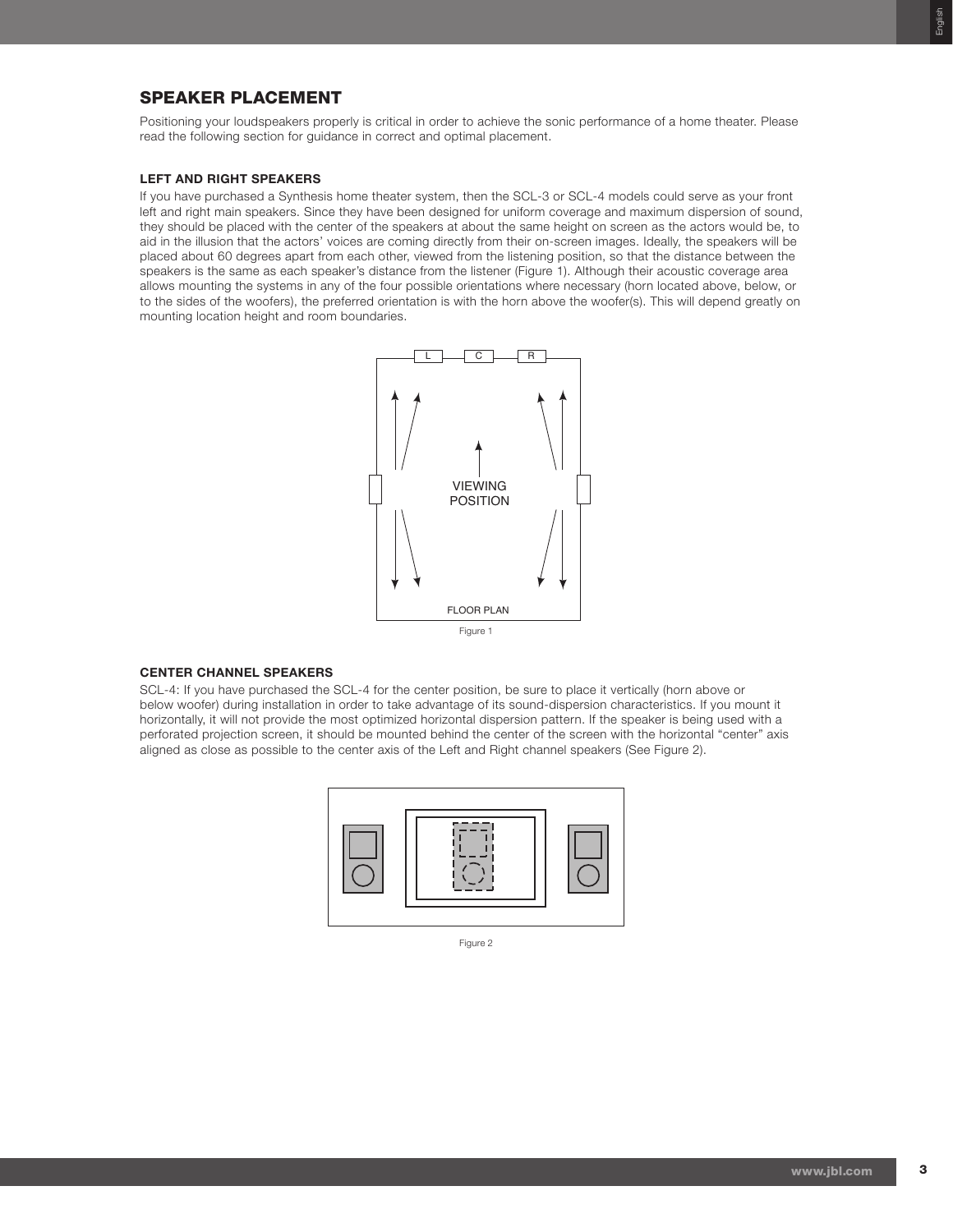If a non-perforated projection screen, plasma display or other fixed video device is being used in the installation, the more compact alternative would be the SCL-3 model. Otherwise the SCL-4 could still be used in vertical orientation and mounted directly below and as close as possible to the video display (See Figure 3). In either situation however, the left and Right channel speakers may need to be lowered slightly to minimize the vertical positional difference. The inverse of this mounting method will also work (center channel located above the screen or video display).



Figure 3

SCL-3: If you have purchased the compact SCL-3 model to use for the center channel speaker, be sure to position it vertically (horn above or below the woofers) during installation in order to take advantage of its sound-dispersion characteristics. If you mount it horizontally (horn to left or right of woofers), it will not provide the most optimized dispersion pattern. Similar to the SCL-4 center channel installation, the SCL-3 horizontal "center" axis should be aligned as close as possible to the center axis of the Left and Right channel speakers (See Figure 2).

If a non-perforated projection screen, plasma display or other fixed video device is being used in the installation, then the recommended location as described above is directly below and as close as possible to the video display (See Figure 3). Again, the inverse of this method will work also.

NOTE: It is extremely important to place the center, left and right speakers at the same height. The HDI horn containing the high frequency compression driver in the center channel speaker should be no more than 2 feet higher or lower than those in the left and right speakers. This preserves the "localization integrity" of "sound pans" in which the sound appears to move from left to center to right. If the program material also appears to travel up and down, it can destroy the illusion of panning effects and so should be avoided.

#### **AMBIENT SURROUND SPEAKERS**

Although it has been common for many years to use a number of surround speakers in commercial movie houses, until recently, the traditional home theater configuration called for 5.1 channels. The newer surround formats that are appearing in consumer audio equipment are calling for more complicated 6.1- and 7.1-channel systems now including height channel locations. The advantages of using additional speakers are many. Additional channels enable a more versatile use of directivity for a more accurate surround presentation. Also, a higher overall sound-pressure level can be achieved with less energy expenditure from any individual speaker. Placement of the surround speakers remains critical.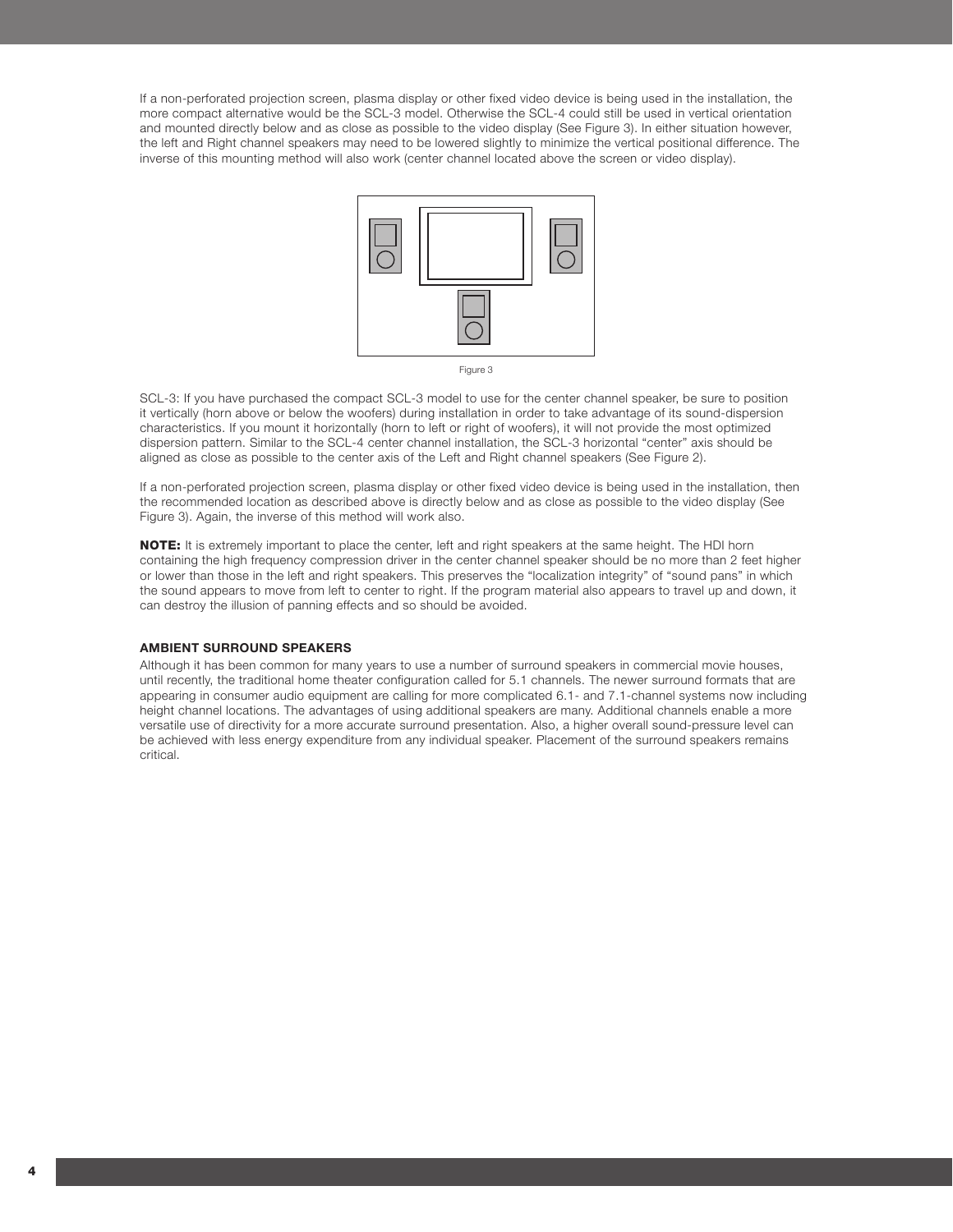## English

#### **5.1-CHANNEL SYSTEMS**

The SCL-3 and SCL-4 systems used for ambient surround speakers work optimally if they are placed no closer to the screen than the first row of viewing chairs. If there are two rows of chairs, these speakers should be placed between them. The ambient surround speakers should be placed higher than the seating area, at least 2 feet above (seated) ear level (Figure 6). The preferred method to mount the ambient surrounds is to put them directly in the side walls. This lets each speaker radiate to the front and back of the room and to reflect off the side walls. There are a few instances in which the ambient surrounds would perform better if mounted in the ceiling rather than the walls. If one or both of the walls are "acoustically dead," due to the presence of openings, fabric, furniture or other absorption, it may be necessary to turn the ambient speakers sideways and, instead of mounting them in a vertical orientation, mount them with the horn toward the listening area.



#### **6.1-CHANNEL SYSTEMS**

A 6.1-channel system can be thought of as a 5.1-channel system with the addition of a rear center speaker placed midway between the two surround speakers, and further to the rear than the surrounds. It should be placed at the same height as the side-surround speakers (Figure 7).

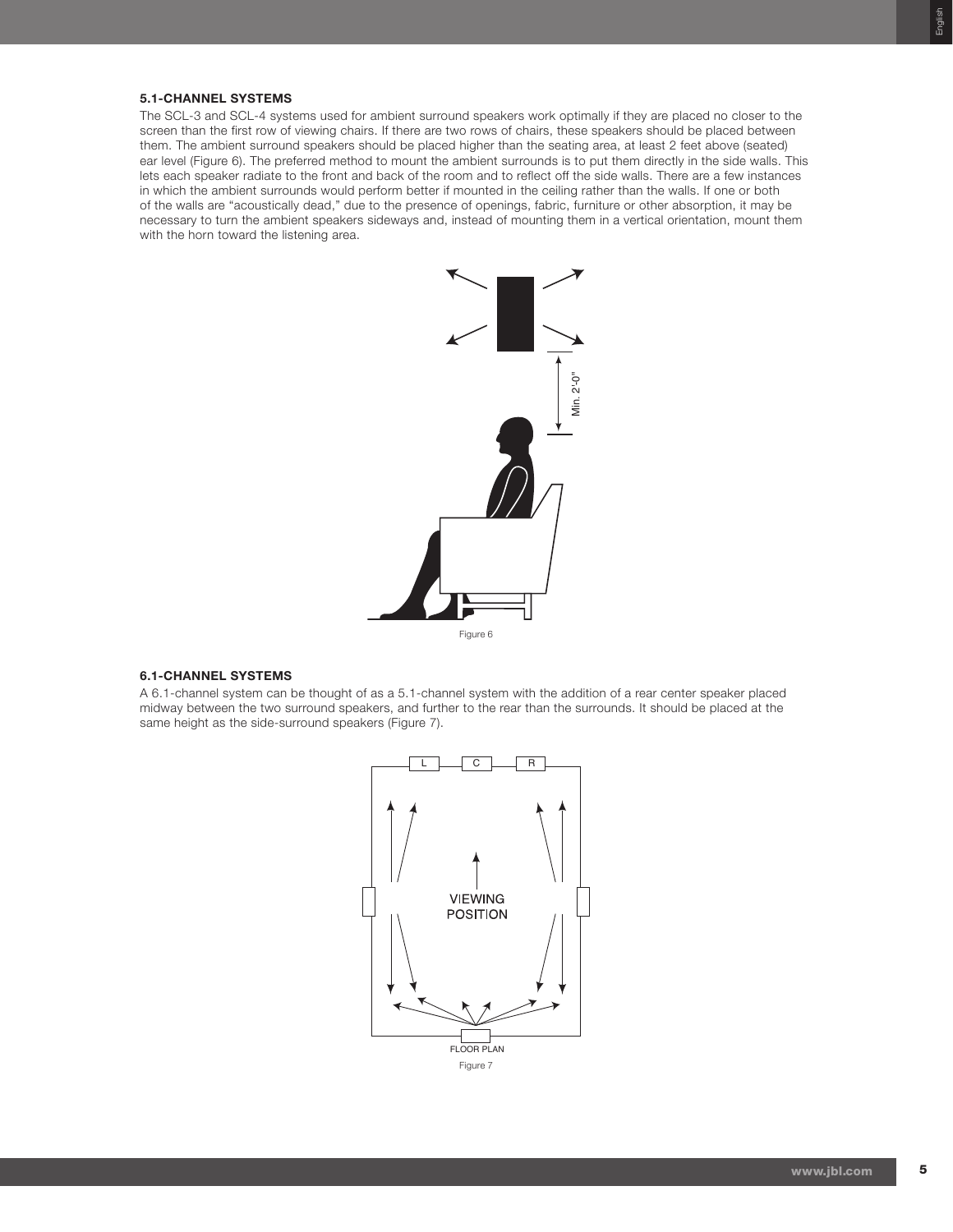#### **7.1-CHANNEL SYSTEMS**

In a 7.1-channel system, two speakers are added for rear fill, in addition to the surround speakers in a 5.1-channel system. The two additional speakers are placed on the rear wall or near the rear wall in the ceiling (Figure 8).



### GENERAL INSTALLATION NOTES

- 1. For best acoustic summation and smoothest frequency response at the listening position, align the center of horn to be on-axis or slightly above the listeners' ears.
- 2. Identify all wiring connections to rear enclosure and to baffle network.
- 3. Identify all wiring options (Bi-Wire, Bi-Amp, and Direct/Active).

## CONNECTING THE SPEAKERS TO THE REST OF YOUR SYSTEM

To connect the Synthesis SCL-3 and SCL-4 loudspeakers to the power amplifiers or receiver, use two-conductor insulated speaker wire. We recommend #14 AWG wire as a minimum size. Your JBL dealer can recommend the correct gauge for your application.

Both the SCL-3 and SCL-4 utilize spring-loaded binding posts that can accommodate up to #10 AWG stranded wire.

#### **PREPARING THE HOOK-UP WIRE**

- 1. First determine the distance between your amplifier and the most distant speaker in each group (fronts, surrounds, back surrounds, passive subwoofers).
- 2. Now make the hookup wires for all speakers in each group this length, even if one speaker is much closer to your amplifier than the other. This will help maintain proper signal balance. Remember to make extra wires for bi-amp or bi-wire usage should this be selected.
- 3. Strip off 3/8" of insulation from both ends of each conductor.
- 4. Twist each set of stranded wires into a tightly bunched spiral. Run wires through walls to the mounting positions.
- 5. Speakers and electronics terminals have corresponding (+) and (–) terminals. Most manufacturers of speakers and electronics, including JBL, Inc., use red to denote the (+) terminal and black for the (–) terminal. Please confirm before connecting.

It is important to connect all speakers identically:  $(+)$  on the speaker to  $(+)$  on the amplifier and  $(-)$  on the speaker to  $(-)$ on the amplifier. Wiring "out of phase" (+ to - and - to +) results in thin sound, weak bass and poor imaging.

With multichannel surround sound systems, connecting all of the speakers in your system with the correct polarity remains equally important to preserve the proper ambience and frequency response of the program material.

Now find a visual difference between the two conductors of each molded pair of speaker wires. Differentiating marks can be a different color wire (copper or silver); a strand of yarn in one conductor; thin, raised ribs on one part of the outer insulation; or a printed marking on one part of the outer insulation. It doesn't matter which of the two strands go to the (+) and (–) on the speakers and amplifiers, as long as all speakers are connected identically. When attaching to the back box, push on the top of the spring-loaded post and insert the bare wire into the hole on the side.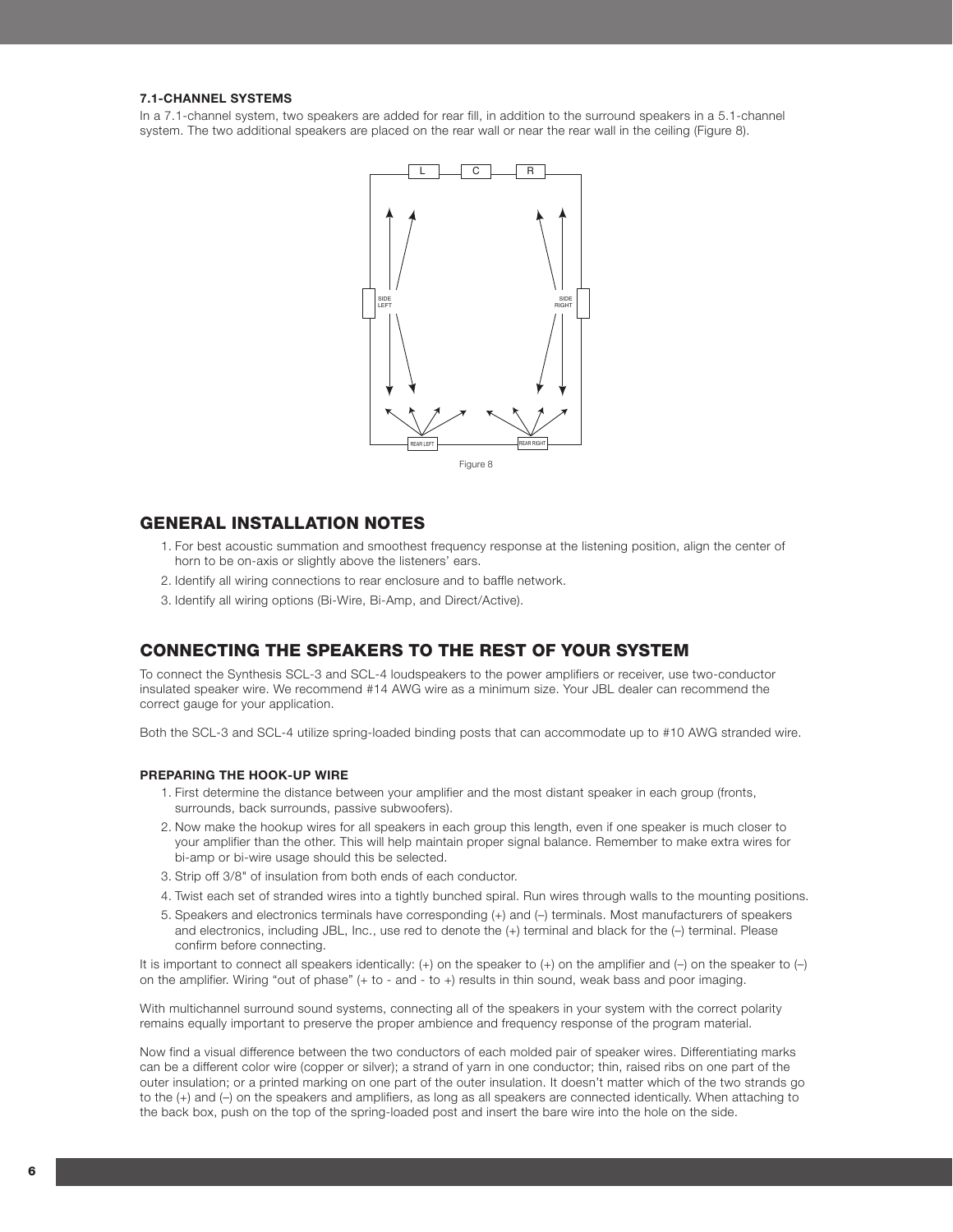## REAR ENCLOSURE INSTALLATION

#### **WARNINGS:**

**DO NOT** exceed maximum forward position indicated on L-Brackets (Figure 9).



Supplied Security Plates Must Be Installed For All In-Ceiling Installations

For safety reasons, when retrofitting the new SCL-4 system into existing IN-CEILING installations, make sure to use the security plates supplied with the SCL-4 system.

Be sure to decide the correct orientation of your back box (Important Note on next page) before cutting into your wall or installing your Pre-Construction bracket!

#### **INSTALLATION STEPS:**

- 1. Install wall bracket with included instructions (pre-construction brackets sold separately).
- 2. Remove wood panel shipping insert and metal cross brace where applicable. (Figure 10 and 11)





SCL-4 Pre-Construction Bracket





Figure 11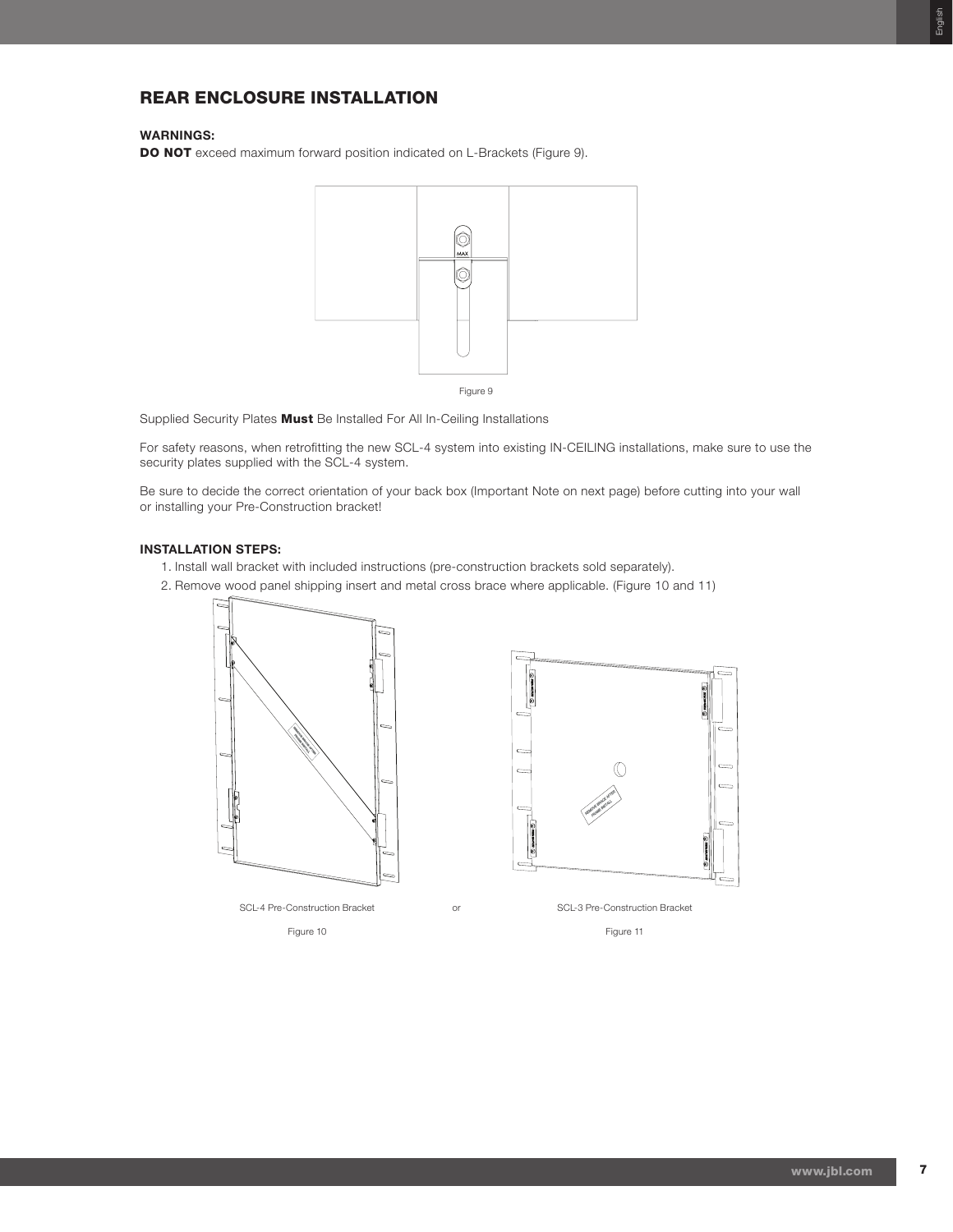**IMPORTANT NOTE BEFORE INSERTING REAR ENCLOSURE:** On the SCL-4 systems, note that the terminal cup end of the back box is the "horn end" and the woofer end of the SCL speaker mounts away from the terminal cup end of the back box. So, the positioning of the rear enclosure terminal will determine the orientation of the horn. For example, if the terminal is located at the top then the horn will be located in the top position above the woofer. On the SCL-3 system, the system is designed so the orientation of rear enclosure terminals will not dictate horn location. The SCL-3 baffle (horn) can be positioned in any one of four positions despite installation orientation of rear enclosure.

- 3. Connect the wires from your amplifier (already run into wall) to the appropriate terminals on the terminal cup of the back box.
- 4. Position rear enclosure with the four L-brackets positioned against four tabs of wall bracket. Remember on SCL-4 systems, terminal orientation determines horn location. See "2" above.
- 5. Secure L-brackets to tabs with 8 supplied machine screws. (See Figure 12).





**WARNING:** Make sure to use the supplied Security Plates for all In-Ceiling installations!

- 6. Slightly loosen 8 large (1/4-20 x ¾") screws inside enclosure so that it moves in and out of wall.
- 7. Position front edge of enclosure to be flush to wall surface or any wall treatment. Tighten screws. For installations with very thick wall treatment, consider reversing the enclosure L-brackets so they stick out from the wall. This will offer additional forward placement of the system (See Figure 13)



Figure 13

## FRONT BAFFLE ASSEMBLY INSTALLATION

#### **WARNINGS:**

Do not over tighten baffle mounting screws! If using power tools to secure baffle screws, use only lowest clutch setting - enough to pull baffle to wall where gasket just touches mounting surface. For proper sealing of gasket and vibration isolation, hand tighten screws rest of the way to approximately 8 to 16 in-lbs maximum. (This is equivalent to approximately 1/2 - screw head rotation from when baffle gasket just touches enclosure and wall surface).

- 1. Make necessary electrical connections from rear enclosure terminal wiring to network by attaching the inline connector at the end of the wires to the header on the crossover printed circuit board. If you are bi-wiring or biamplifying your speaker, see Bi-Wiring and Bi-amplifying Instructions, below, before installing your speaker.
- 2. Remember to orient the SCL-4 so the horn installs close to the terminal cup (see note "b" under Rear Enclosure Installation, above). The SCL-3 can install in any orientation relative to its back box. This installation flexibility allows horn axis positioning and room acoustic optimization without the necessity of changing rear enclosure or wall bracket orientation.
- 3. Position Baffle assembly into enclosure. Gasket on baffle should be seated on enclosure edge and wall. CAUTION: Make sure to carefully guide terminal connection wires when inserting the baffle to prevent pinching the wires during assembly (See Figure 13 and 14).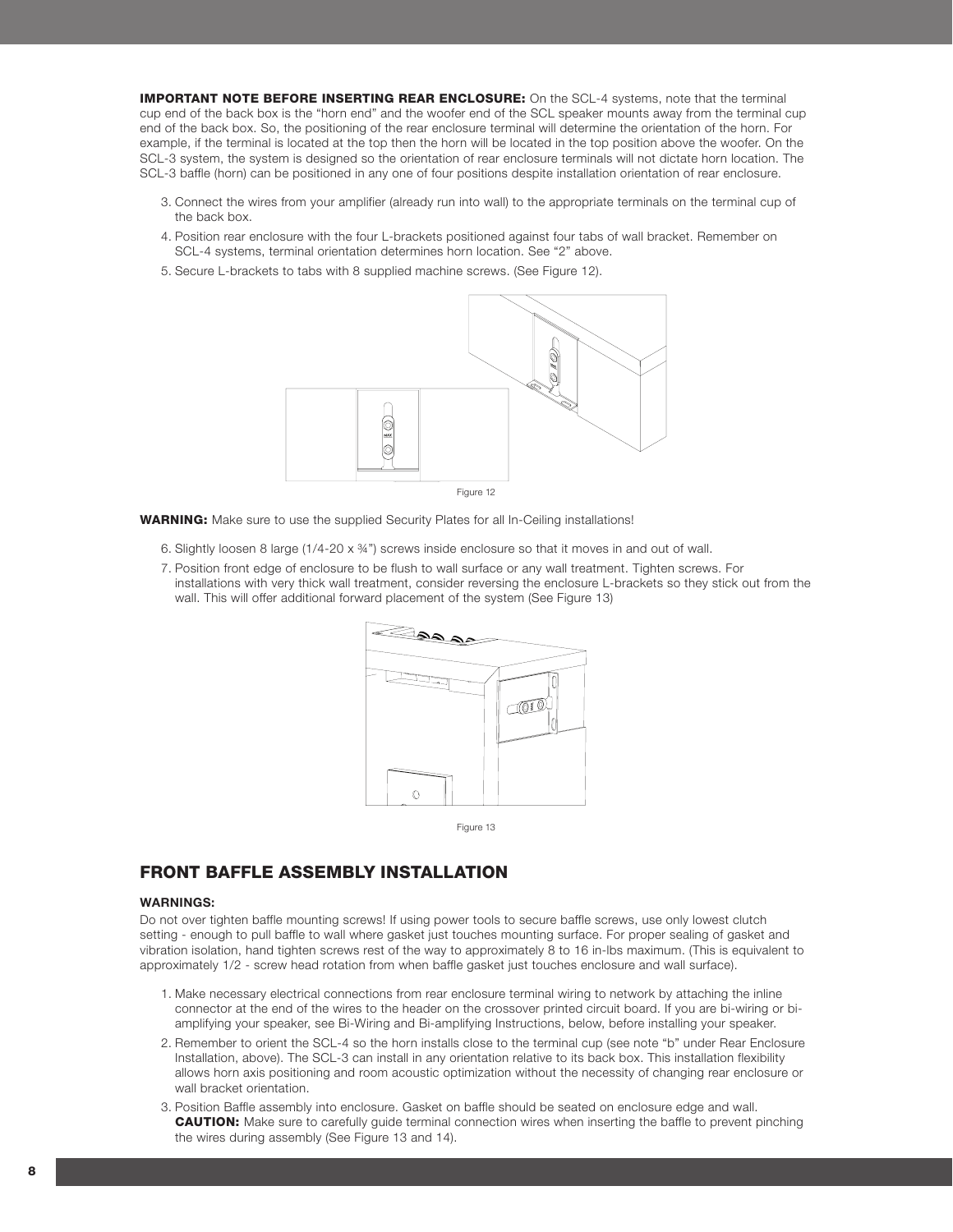

- 4. Start with tightening the center mounting screw. This can be used to hold the baffle assembly into the back box.
- 5. Secure perimeter baffle mounting screws and tighten (See WARNINGS concerning over tightening screws!).
- 6. Insert rubber logo base into designated area on top of the center mounting screw.
- 7. Remove JBL Logo adhesive back and insert Logo into rubber base with proper orientation.
- 8. Insert zero-bezel metal grill onto baffle. Magnets on the baffle will secure grill. Be sure the grille sits down to the wall all the way around; a grille sitting up on the baffle could fall off during operation (See Figure 15 and 16).



SCL-4 Flush-Mount Loudspeaker Figure 15



Figure 16

## **BI-WIRING AND BI-AMPING**

The bi-wire or bi-amp option is easy to set.

- 1. Make the choice to bi-amp or bi-wire, and cut two pair of wires for each bi-wired speaker.
- 2. Mark both ends of the wire pairs being used for the purpose, and then run the two sets of wire to the mounting position.
- 3. Connect one + and pair to the "HF" input, the other to the "LF" input.
- 4. Before installing the speaker that will be bi-wired or bi-amplified, remove the two blue jumpers (Bi-amp Jumper Hot and Bi-amp Jumper Ground). Do this by squeezing the connectors for the jumpers just below where the wire is crimped to the connector. This should release the connector lock. If this doesn't work, slide the plastic boot back onto the wire and depress the lever for the lock with a ballpoint pen or small tool while pulling gently on the wire.
- 5. Proceed to install the speaker normally following the instructions above.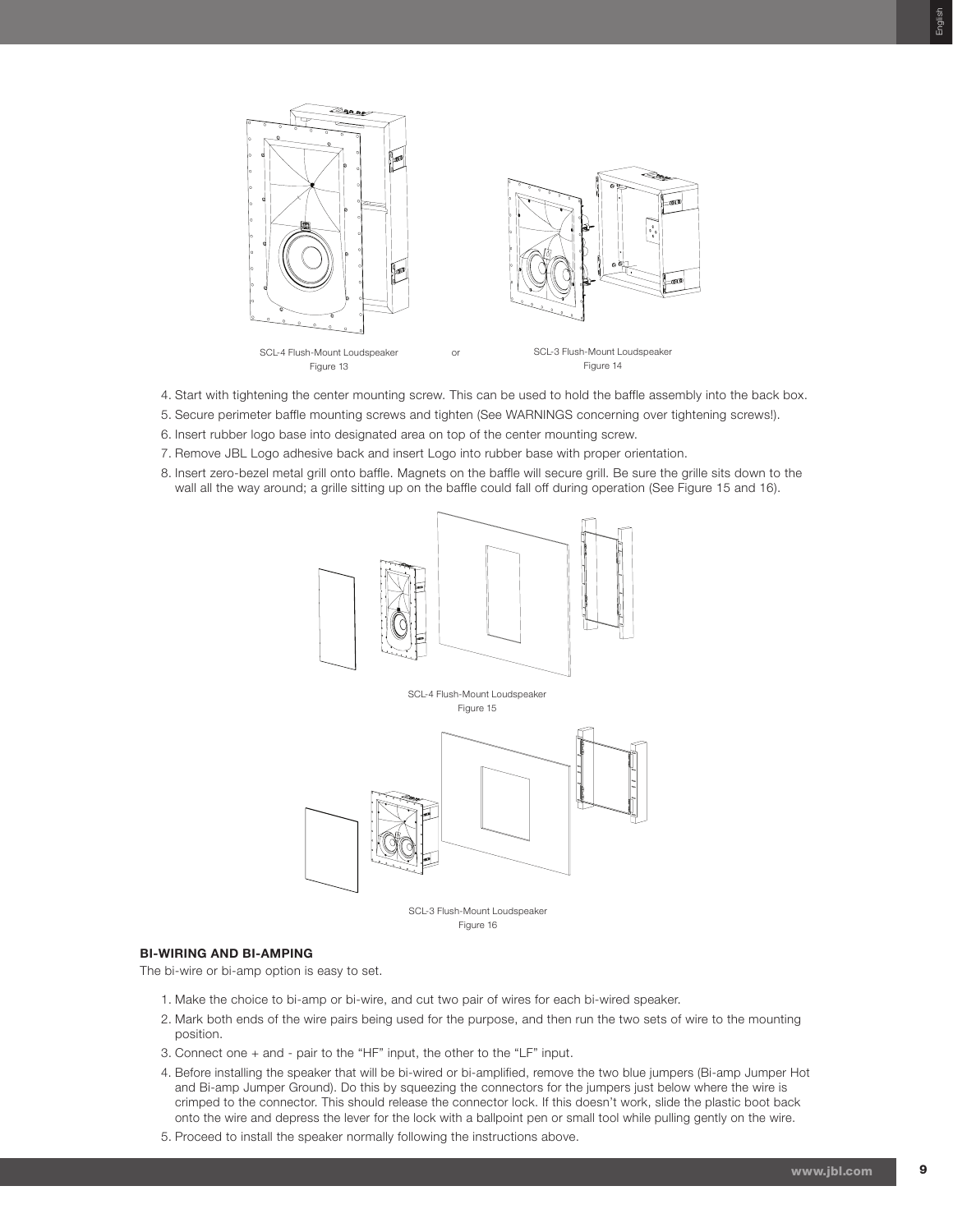## SPECIFICATIONS

| <b>SPECIFICATIONS</b>                                                 | SCL-3                                                                   | SCL-4                                                                |
|-----------------------------------------------------------------------|-------------------------------------------------------------------------|----------------------------------------------------------------------|
| Speaker Type:                                                         | 2-way Flush-Mount Loudspeaker                                           | 2-way Flush-Mount Loudspeaker                                        |
| Low Frequency Transducer:                                             | Dual 5.25" (130mm) cast-frame,<br>Advanced Aluminum Matrix cone woofers | 7" (180mm) cast-frame, Advanced<br>Aluminum Matrix cone woofer       |
| Mid/High Frequency Transducer:                                        | 1" (25mm) 2409H annular ring diaphragm<br>polymer compression driver    | 1" (25mm) 2409H annular ring diaphragm<br>polymer compression driver |
| Maximum Recommended Amplifier Power:                                  | 300 watts RMS                                                           | 300 watts RMS                                                        |
| Frequency Response (-6dB on-axis):                                    | 65Hz - 33kHz                                                            | 45Hz - 33kHz                                                         |
| Coverage Area(-6dB @ 20KHz):<br>Coverage Area (-6dB @10KHz):          | 90 x 60 Degrees (Hor x Vert)<br>110 x 90 Degrees (Hor x Vert)           | 100 x 100 Degrees (Hor x Vert)<br>120 x 120 Degrees (Hor x Vert)     |
| Sensitivity (2.83V@1m):                                               | 91dB                                                                    | 91dB                                                                 |
| Nominal Impedance:                                                    | 6 Ohm                                                                   | 6 Ohm                                                                |
| Crossover Frequency:                                                  | $1.3$ kHz                                                               | $1.3$ kHz                                                            |
| Enclosure type:                                                       | Sealed back box                                                         | Sealed back box                                                      |
| Inputs:                                                               | Dual sets of Gold-plated Binding Posts                                  | Dual sets of Gold-plated Binding Posts                               |
| Dimensions (including grille and back box)<br>$(H \times W \times D)$ | $16.5" \times 16.5" \times 6"$<br>(418mm x 418mm x 153mm)               | 25.4" x 16.47" x 4"<br>(644mm x 418mm x 102mm)                       |
| Weight:                                                               | 25.4 lb (11.5 kg)                                                       | 28.2 lb (12.8 kg)                                                    |
| Finishes:                                                             | Matte Black with Paintable White Grille                                 | Matte Black with Paintable White Grille                              |

Please visit JBLSYNTHESIS.COM for additional language support on the user manual.

Veuillez visiter JBLSYNTHESIS.COM pour obtenir le mode d'emploi en d'autres langues.

Para obter o manual do usuário em outros idiomas, acesse JBLSYNTHESIS.COM

Ga naar JBLSYNTHESIS.COM voor de handleiding in andere talen.

Gå til JBLSYNTHESIS.COM for bruksanvisning på flere språk.

Если вам требуется дополнительные версии руководства пользователя на других языках, посетите сайт JBLSYNTHESIS.COM.

別の言語に対応したユーザーマニュアルを読むには、JBL SYNTHESIS.COMにアクセスしてください。

사용자 설명서에 대한 추가 언어 지원은 JBLSYNTHESIS.COM에서 확인하십시오

请访问 JBLSYNTHESIS.COM 以获取其他语言版本的用户手册。

Visita JBLSYNTHESIS.COM para obtener el manual de usuario de soporte en idiomas adicionales.

Weitere Sprachfassungen der Bedienungsanleitung findest Du unter JBLSYNTHESIS.COM.

Si prega di visitare JBLSYNTHESIS.COM per i manuali di istruzioni in altre lingue.

Jos tarvitset ylimääräistä kieleen liittyvää tukea käyttöohjeesta, käy osoitteessa JBLSYNTHESIS.COM.

Gå ind på JBLSYNTHESIS.COM for at se betjeningsvejledningen på flere sprog.

Gå till JBLSYNTHESIS.COM för mer information om språk i användarmanualen.